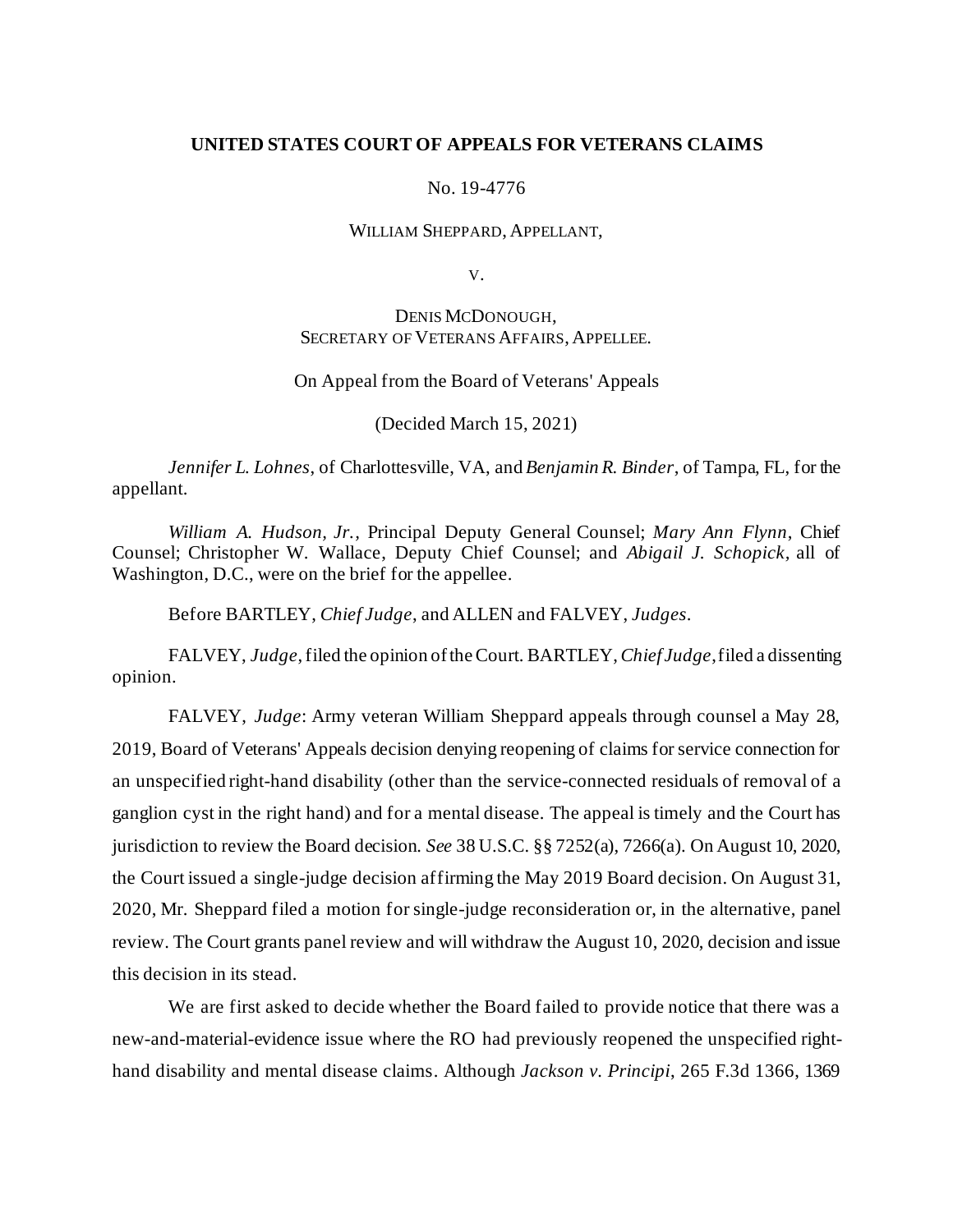(Fed. Cir. 2001), was issued before VA promulgated 38 C.F.R. § 20.101(d), <sup>1</sup> *Jackson's* analysis is applicable to cases like Mr. Sheppard's, particularly because § 20.101(d) does not apply to requests to reopen claims. Further, Mr. Sheppard did not meet his burden of proving prejudice on appeal. Thus, the arguments in his briefs and motion for panel review are unpersuasive or without merit.

We are also asked to decide whether the Board erred by not addressing reasonably raised claims related to the unspecified right-hand disability and mental disease claims. But Mr. Sheppard's arguments about these matters are underdeveloped and unpersuasive. For these reasons, we will affirm the May 2019 Board decision.

## **I. FACTS**

Mr. Sheppard served on active duty from September 1971 to May 1972. Record (R.) at 2954. In June 2006, he filed a claim for service connection for his right hand. R. at 3958. In September 2006, a regional office (RO) granted service connection for right wrist ganglion cyst removal and assigned a noncompensable rating effective June 2006, finding that a VA examination had shown that, although the veteran reported intermittent pain and decreased strength in the right hand, a compensable rating was not warranted because there was no limited range of motion. R. at 3941-42.

In July 2007, he requested service connection for stress and depression. R. at 3932. In August 2007, Mr. Sheppard stated that he experienced stress and depression after developing frostbite during basic training and because of his in-service hand surgery. R. at 3911. In October 2007, he stated that his hand burned and "sho[]t sharp pain up into my arm since I have been on crutches." R. at 3897 (also stating he wore a wrist brace). In March 2008, the RO denied service connection for a mental disease and an unspecified right hand disability (other than the serviceconnected residuals for cyst removal). R. at 3817-19. The veteran did not appeal this decision and it became final.

In November 2010, Mr. Sheppard requested that VA reopen his right hand claim. R. at 3758. In August 2011, the RO declined to reopen the unspecified right hand disability claim because new and material evidence had not been submitted. R. at 3632 (stating that records from the Columbia VA medical center were reviewed but that there was no evidence establishing a

<sup>&</sup>lt;sup>1</sup> Effective February 2019, VA redesignated this regulation as 38 C.F.R. § 20.104(c)-(d).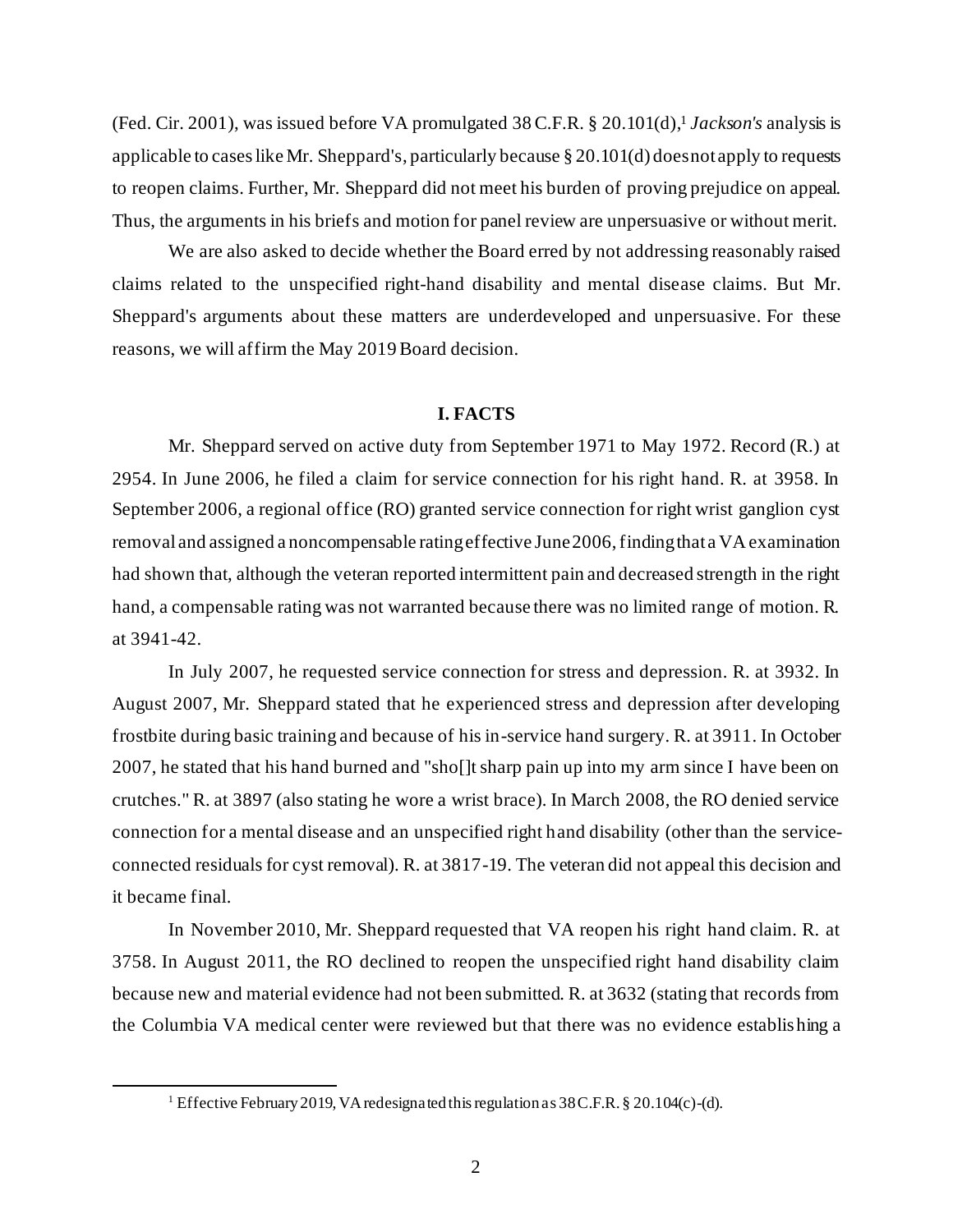nexus between his condition and service). The veteran did not appeal this decision and it too became final.

In March 2013, Mr. Sheppard again requested that VA reopen his right hand claim. R. at 3620 (noting pain and numbness). In March 2014, a VA examiner stated that the veteran was service connected for his right wrist and that his condition continued to worsen, noting that his wrist burned, that there was numbness and tingling in his fingers, and that pain radiated down from his neck. R. at 3557. The examiner also indicated that the veteran reported that he was diagnosed with carpel tunnel syndrome in 2000, but that he was later informed that he did not have that condition. *Id*. (examiner noting that his splint was a carpel tunnel splint and that his symptoms correlated with that condition). The examiner diagnosed limited wrist motion. R. at 3556.

In April 2014, the RO granted a 10% rating for residuals of right wrist cyst remo val, effective March 2013, basing the increased rating on painful motion of the wrist under 38 C.F.R. § 4.59. R. at 3105-07 (noting that that regulation allows for consideration of functional loss due to painful motion). But the RO declined to reopen the unspecified right hand disability and mental disease claims because new and material evidence had not been submitted. R. at 3105, 3109 (stating that records from the Columbia VA medical center had been reviewed for both conditions). That same month, Mr. Sheppard filed a Notice of Disagreement (NOD) as to that decision. R. at 3096-102.

In June 2014, the RO issued another rating decision, again declining to reopen the unspecified right hand disability and mental disease claims because new and material evidence had not been submitted. R. at 2990-92 (stating that Social Security Administration (SSA) records had been reviewed). In October 2014, he filed another NOD, stating that if he did not wear his wrist brace all the time his hand would ache and burn and that he was stressed and depressed because he did not have control of his daily activities. R. at 2956-76 (noting that he had to take pain medication).

In September 2016, the RO issued a Statement of the Case (SOC), finding that the unspecified right hand disability and mental disease claims were reopened, but denying them on the merits because the SSA, VA treatment, and private medical records did not establish a nexus between those conditions and service. R. at 98-99. In October 2016, Mr. Sheppard perfected his appeal and requested a Board hearing at his local RO. R. at 58-60. In June 2017, he amended his request for a hearing in the Board's Washington, D.C., office. R. at 44-45. In April 2019, VA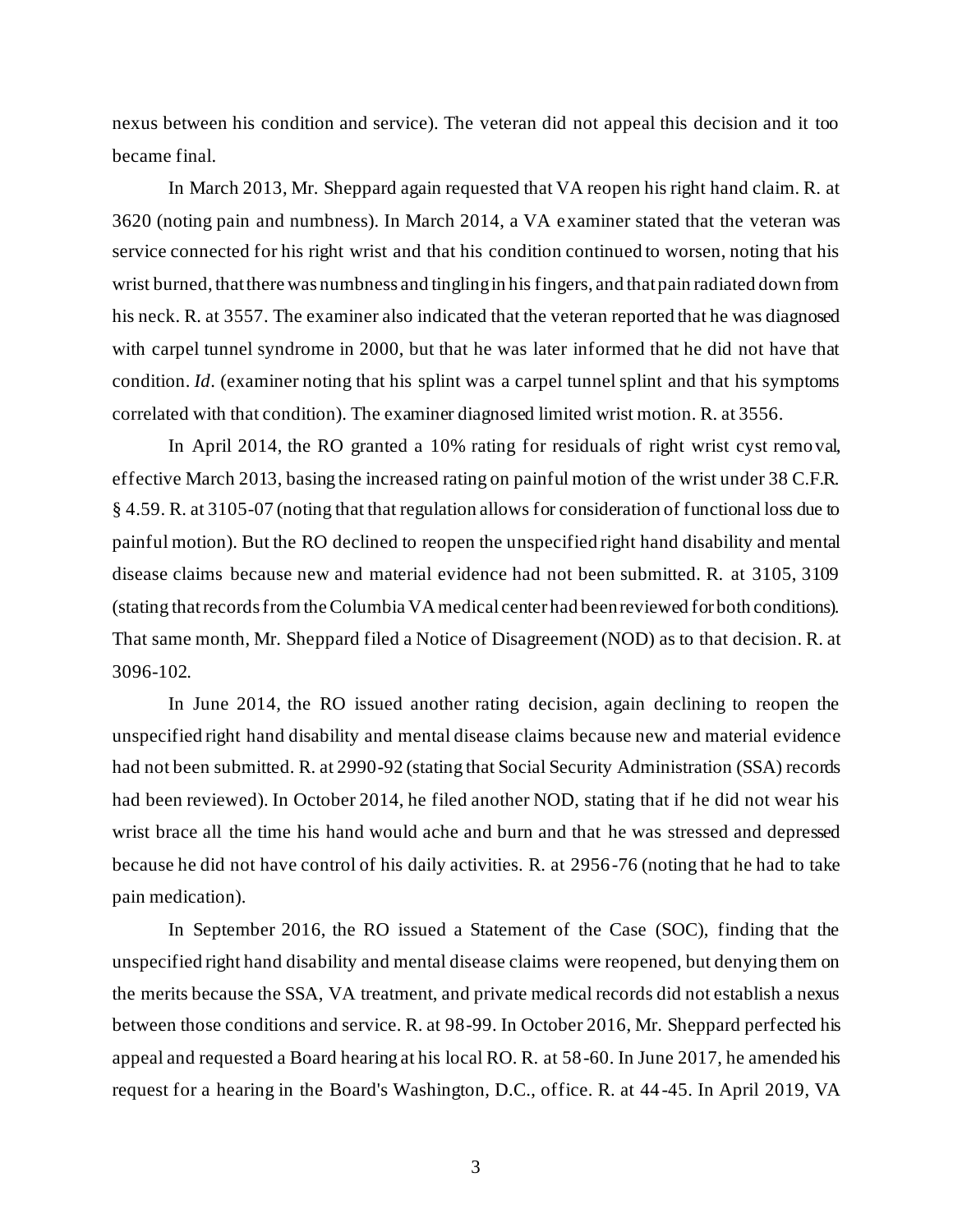informed him that it had scheduled his hearing, R. at 24, and, later that month, the veteran withdrew his request, stating that a hearing was unnecessary to decide his case and that he did not want to travel "to try and provide any new information" about his conditions, R. at 18.

In May 2019, the Board issued the decision on appeal. The Board found that new and material evidence had not been submitted and thus denied reopening the unspecified right hand disability and mental disease claims. R. at 5.

### **II. ANALYSIS**

# *A. Board Declining to Reopen the Unspecified Hand Disability and Mental Disease Claims*

First, Mr. Sheppard states that whether new and material evidence has been submitted is a jurisdictional requirement that the Board must consider. Appellant's Brief (Br.) at 6-7. Indeed, "the Board has a jurisdictional responsibility to consider whether it was proper for a claim to be reopened." *Jackson v. Principi*, 265 F.3d 1366, 1369 (Fed. Cir. 2001). He therefore argues that 38 C.F.R. § 20.101(d) applies to his case and that, contrary to the regulation, the Board did not provide him notice or the opportunity to respond. Appellant's Br. at 6-7.

Before February 2019, § 20.101(d) authorized the Board to "address questions pertaining to its jurisdictional authority to review a particular case, including, but not limited to, determining whether [NODs] and Substantive Appeals are adequate and timely, at any stage in a proceeding before it, regardless of whether the agency of original jurisdiction addressed such question(s)." 38 C.F.R. § 20.101(d) (2018).

That regulation also provided that

when the Board, on its own initiative, raises a question as to a potential jurisdictional defect, all parties to the proceeding and their representative(s), if any, will be given notice of the potential jurisdictional defect(s) and granted a period of 60 days following the date on which such notice is mailed to present written argument and additional evidence relevant to jurisdiction and to request a hearing to present oral argument on the jurisdictional question(s).

*Id*. 2

<sup>&</sup>lt;sup>2</sup> Effective February 2019, VA redesignated this regulation as 38 C.F.R. § 20.104(c)-(d). Under § 20.104(c),

<sup>[</sup>t]he Board shall decide all questions pertaining to its jurisdictional authority to review a particular case. When the Board, on its own initiative, raises a question as to a potential jurisdictional defect, all parties to the proceeding and their representative(s), if any, will be given notice of the potential jurisdictional defect(s) and granted a period of 60 days following the date on which such notice is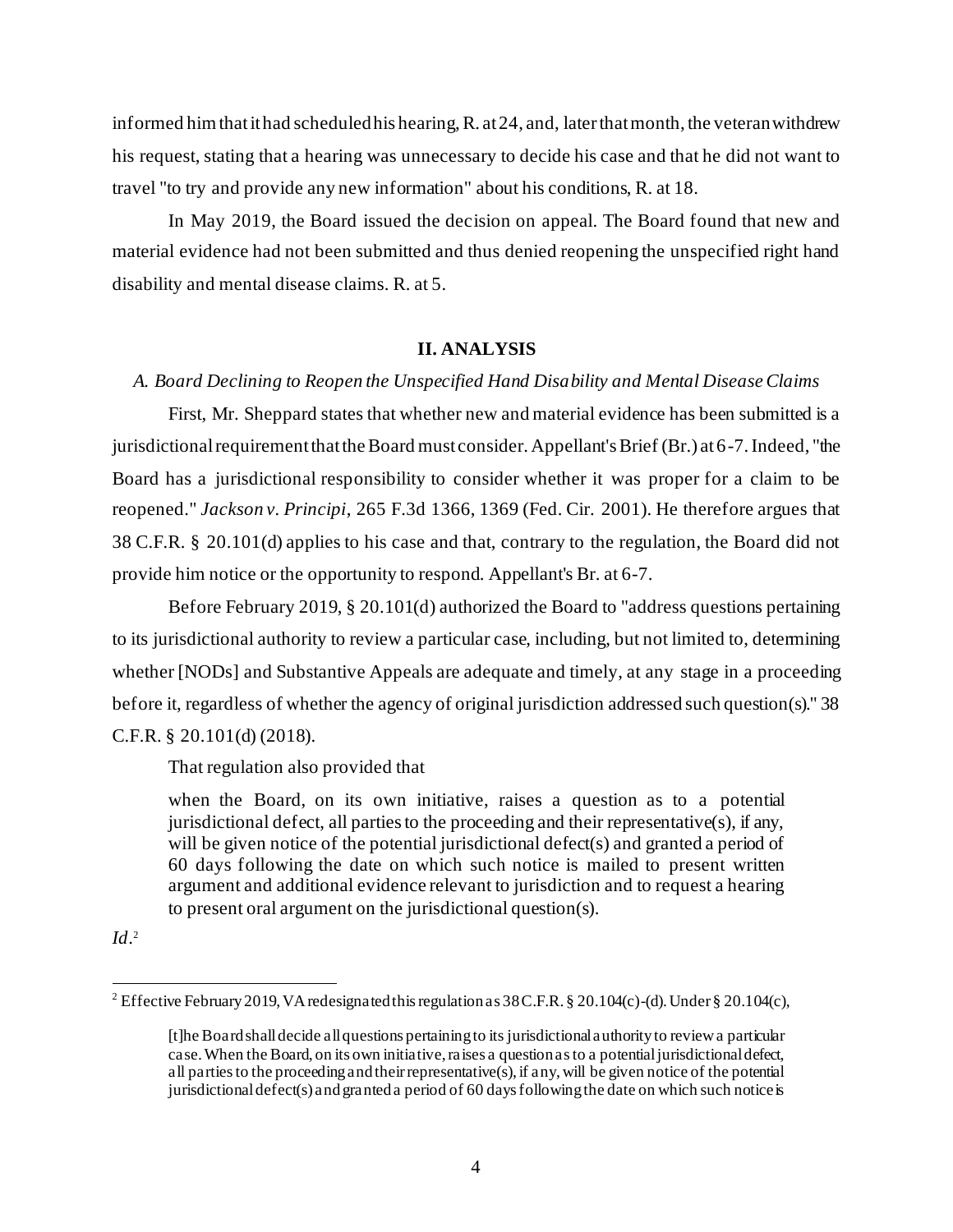The Secretary asserts that Mr. Sheppard does not acknowledge that the U.S. Court of Appeals for the Federal Circuit has issued precedent on the matter of notice in this exact situation. Secretary's Br. at 9-10 (citing *Jackson*, 265 F.3d at 1369). The Secretary explains that the Federal Circuit addressed whether the Board must give notice when it determines that new and material evidence has not been submitted where the RO had previously reopened the claim. *Id*. The Secretary notes that the Federal Circuit found that a claimant is not prejudiced in such situations, even without additional notice, because of the large degree of overlap in the evidence that would be required for either reopening a claim or addressing that same claim on the merits. *Id*. (citing *Jackson*, 265 F.3d at 1370-71).

Mr. Sheppard responds that *Jackson* was issued before VA promulgated § 20.101(d) and that the due process provided in that regulation goes beyond the "fundamental principles of fairness" raised in *Jackson*. Appellant's Reply Br. at 1-3. The Court notes that *Jackson* was issued in September 2001; VA adopted § 20.101(d) in October 2001, 66 Fed. Reg. 53,339 (2001); and it became effective in November 2001, *id*. With that in mind, we will first address why § 20.101(d) (now § 20.104(c)-(d)) does not apply to requests to reopen claims, and then discuss why *Jackson* is thus still good law and applies to cases like Mr. Sheppard's.

# *i. 38 C.F.R. § 20.101(d) (now 38 C.F.R. § 20.104(c)-(d))*

In April 2001, VA proposed to amend its regulations to clarify that the Board may address questions related to its jurisdiction in the first instance. 66 Fed. Reg. 17,840 (2001). As background, VA explained that filing an appeal with the Board was a three-step procedure: (1) the claimant filed an NOD; (2) the agency of original jurisdiction (AOJ) issued an SOC; and (3) the claimant then filed a Substantive Appeal (SA). *Id*. at 17,841. VA noted that an August 1999 VA General Counsel (GC) precedent opinion held that the Board may address the question of the timeliness of a Substantive Appeal, no matter if the AOJ addressed that question. *Id*. (citing VA Gen. Coun. Prec 9-99 (Aug. 18, 1999)). The opinion further held that the Board may dismiss an

mailed to present written argument and additional evidence relevant to jurisdiction and to request a hearing to present oral argument on the jurisdictional question(s).

And, under  $\S 20.104(d)(1)$ , for legacy appeals, claimants

have the right to appeal a determination made by the agency of original jurisdiction that the Board does not have jurisdictional authority to review a particular case. Jurisdictional questions which a claimant may appeal, include, but are not limited to, questions relating to the timely filing and adequacy of the Notice of Disagreement and the Substantive Appeal.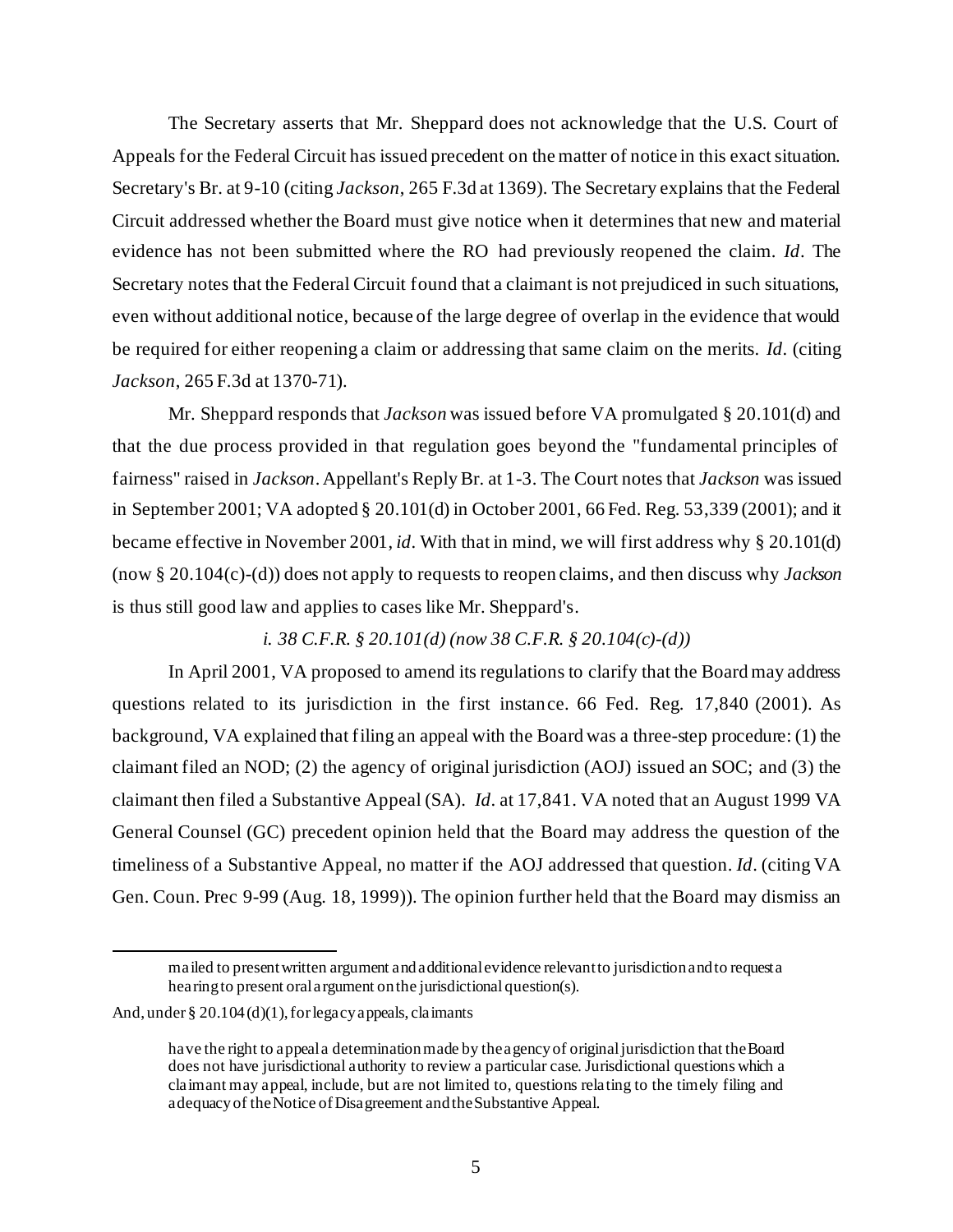appeal when it discovers in the first instance that no Substantive Appeal had been filed in a case certified to it for appellate review, or that the Substantive Appeal was not timely filed. *Id*. The opinion noted, however, that the Board's dismissal of an appeal under those circumstances raised the possibility that a claimant will be prejudiced by not having been afforded the benefit of all procedural safeguards, such as the right to notice, to a hearing, and to submit evidence in support of a claim. *Id*. Thus, it found that, if the Board intended to dismiss an appeal on this basis, it should afford the claimant adequate procedural protections regarding notice and the opportunity to be heard. *Id*.

VA stated that the proposed regulation (§ 20.101(d)) was to make clear that the Board may dismiss an appeal when it determines that it lacks jurisdiction, regardless of the AOJ's failure to adjudicate the jurisdictional question. *Id*. at 17841. VA explained that the regulation would include a requirement that the Board ensure that no prejudice to a claimant would result from the Board's sua sponte consideration of a jurisdictional question. *Id*. VA concluded that the Board would thus follow procedural safeguards—including notice and the opportunity to submit additional evidence and argument on the relevant jurisdictional questions and addressing such questions at a hearing before dismissing an appeal based on jurisdictional defects. *Id*. Effective February 2019, VA replaced the appeals process with a new review process that offered various review lanes, such as going straight from an initial AOJ decision to a Board appeal. 84 Fed. Reg. 138 (implementing the Veterans Appeals Improvement and Modernization of 2017 (AMA)). In so doing, VA redesignated § 20.101 as § 20.104 and, in § 20.104(c), removed references to procedural steps, such as NODs and SAs, that are not part of the AMA. *Id*. at 180. But, for legacy appeals, VA continued to include those procedural steps in § 20.104(d) when discussing jurisdictional questions. *Id*. 3

Mr. Sheppard is correct that we assess a regulation's meaning by first reviewing its text. *See Good Samaritan Hosp. v. Shalala*, 508 U.S. 402, 409 (1993). In so doing, if no uncertainty exists, the "regulation then just means what it means—and the court must give it effect." *Kisor v. Wilkie*, 139 S. Ct. 2400, 2415 (2019). Further, courts "must apply all traditional methods of interpretation to any rule, and must enforce the plain meaning those methods uncover." *Id*. at 2419.

Here, § 20.101(d) authorized the Board to address questions pertaining to its jurisdictional authority, including determining whether NODs and SAs are adequate and timely, at any stage in

<sup>&</sup>lt;sup>3</sup> Although § 20.104(d) may not be a model of clarity, the parties raise no issue as to its validity and thus, because it is not relevant to addressing the parties' arguments, the Court will not address any such matter.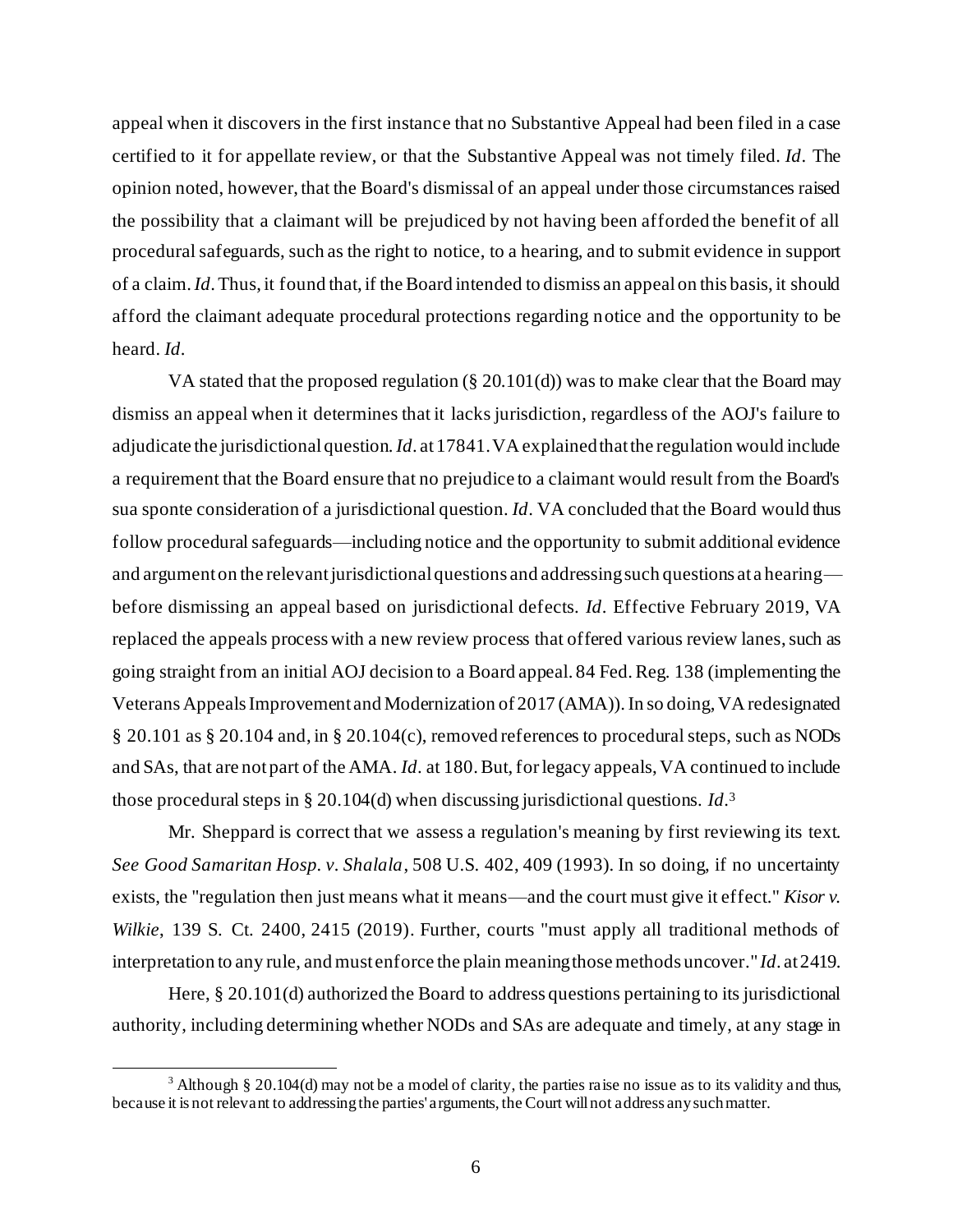a proceeding before it; and that when the Board, on its own initiative, raised such a defect, it had to provide notice, an opportunity to submit argument and evidence, and a hearing. When VA redesignated this regulation as § 20.104(c)-(d) it continued to include the NOD and SA examples for legacy appeals. Thus, the plain language reflects that this regulation applies to situations in which the jurisdictional question (e.g., whether an NOD was timely or an SA was filed) differs from a question on the merits of the claim (e.g., whether there was a nexus warranting service connection).

Although the list of examples in the regulation is not exhaustive, the history of the regulation demonstrates that the regulation only be applied when the jurisdictional and merits questions differ. *See* 66 Fed. Reg. 17,841 (noting the prior three-step process for appealing to the Board (NOD, SOC, SA), providing an example from the 1999 GC opinion about SAs, and stating that the regulation provided the Board with authority to review relevant jurisdictional questions even if the AOJ did not address them); 84 Fed. Reg. 138 (VA changing the regulation to comply with the new AMA procedural steps); *see also Kisor*, 139 S. Ct. at 2415 (holding that, before concluding that a rule is ambiguous, a court must exhaust all the traditional tools of construction and, to make that effort, must carefully consider the text, structure, history, and purpose of a regulation). And, although § 20.101(d) notes that questions related to jurisdictional authority include, but are not limited to, determining whether NODs and SAs are adequate and timely, there is at least one other example, at least for legacy appeals, where the jurisdictional question would significantly differ from amerits question: whether there were any deficiencies regardingthe SOC.

We acknowledge that, in the regulatory history, VA cited *Barnett v. Brown*, 83 F.3d 1380, 1383 (Fed. Cir. 1996), a case in which the Board had denied a service-connection claim and then denied the claimant's request to reconsider its ruling after determining that no new and material evidence had been submitted. But VA cited that case not to include new and material evidence assessments under the regulation, but to emphasize the general requirement that any statutory tribunal must ensure that it has jurisdiction before adjudicating the merits and that a potential jurisdictional defect may be raised by the tribunal, sua sponte, or by any party at any stage in the proceedings. *Id*. (citing *FW/PBS, Inc. v. Dallas*, 493 U.S. 215, 230–31 (1990)); *see* 66 Fed. Reg. 17,841 (VA, after citing *Barnett*, stating that the regulation made clear that the Board may address jurisdictional questions in the first instance and then noting the safeguards when the Board raised those questions). Indeed, it seems that VA intended to distinguish the new and material evidence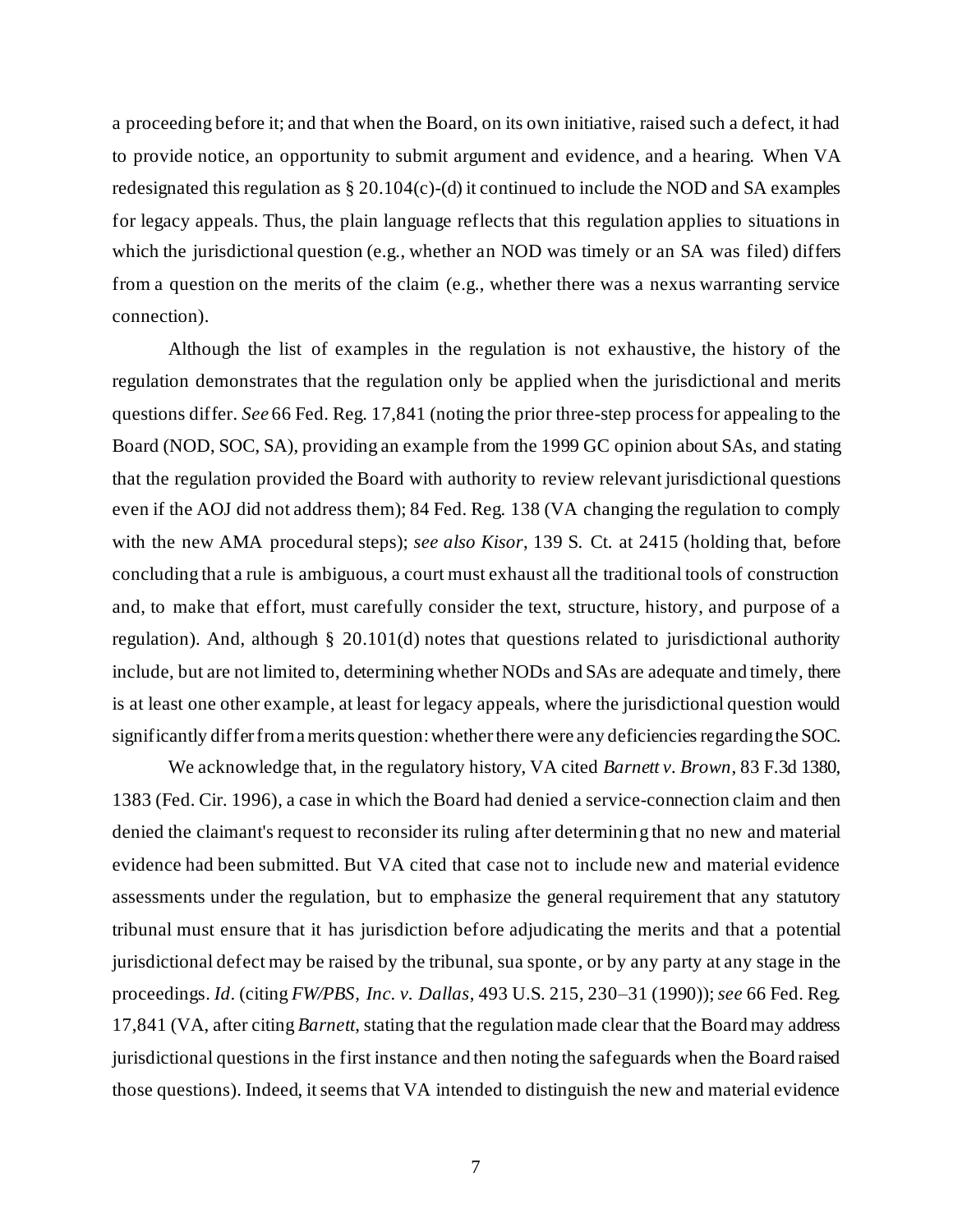question from other jurisdictional matters because, when referencing *Barnett,* it used the phrase "in a case discussing the Board's jurisdiction *in another context.*" 66 Fed. Reg. 17,841.

We also note that the Board did not address Mr. Sheppard's request to reopen in the first instance. Instead, the RO first decided that matter. *See*R. at 7, 98-99. Further, logic seems to dictate that the Board did not sua sponte raise the issue of new and material evidence, given that it is statutorily obligated to always review whether there was new and material evidence sufficient to reopen a claim. *Prillaman v. Principi*, 346 F.3d 1362, 1365-66 (Fed. Cir. 2003) (noting that the decision in *Jackson* made clear that even when a claim was denied on the merits, the Board must review the RO's underlying new and material evidence determination to determine whether a claim was properly reopened). This underscores the difference between new and material evidence determinations and other jurisdictional matters. That is, no one should ever be surprised that the Board independently considered whether there was sufficient evidence to reopen a claim because it is required to do so. However, although the Board generally must ensure its jurisdiction, if it sua sponte raises an issue with an NOD, SOC, or SA, that may come as a surprise to a claimant and necessitates different evidence and argument than the merits of the claim.

In addition, how the Board disposes of requests to reopen claims versus other jurisdictional matters further demonstrates the distinction between the two. When the Board determines that there is no new and material evidence, it does not find that it lacks jurisdiction to consider the claim as a whole and thus dismiss the appeal of the claim, as it does for other jurisdictional matters. *See, e.g.*, *Fenderson v. West*, 12 Vet.App. 119, 128 (1999) (the Board determining that, because the appellant had not filed a Substantive Appeal as to two claims, those issues were not before the Board, while denying other claims it considered properly before it); *Marsh v. West*, 11 Vet.App. 468, 469-70 (1998) (the Board dismissing the veteran's appeal due to an untimely NOD); *see also Skaar v. Wilkie*, No. 17-2574, 2020 WL 7393453, at \*13 (Vet. App. Dec. 17, 2020) (noting that, because no SOC had been issued regarding a claim, the Board may order the RO to complete the required procedural development); *Evans v. Shinseki*, 25 Vet.App. 7, 9-10, 14–15 (2011) (the Court holding that, under § 20.101(d), the Board had to provide notice of the perceived defect in the SA, where the Board had dismissed the claims because those issues were not included in the SA). Rather, the Board denies the request to reopen. *See, e.g.*,R. at 5 (here, the Board denying the request to reopen the claims for service connection for an unspecified right-hand disability and a mental disease); *Shade v. Shinseki*, 24 Vet.App. 110, 112 (2010) (the Board denying a request to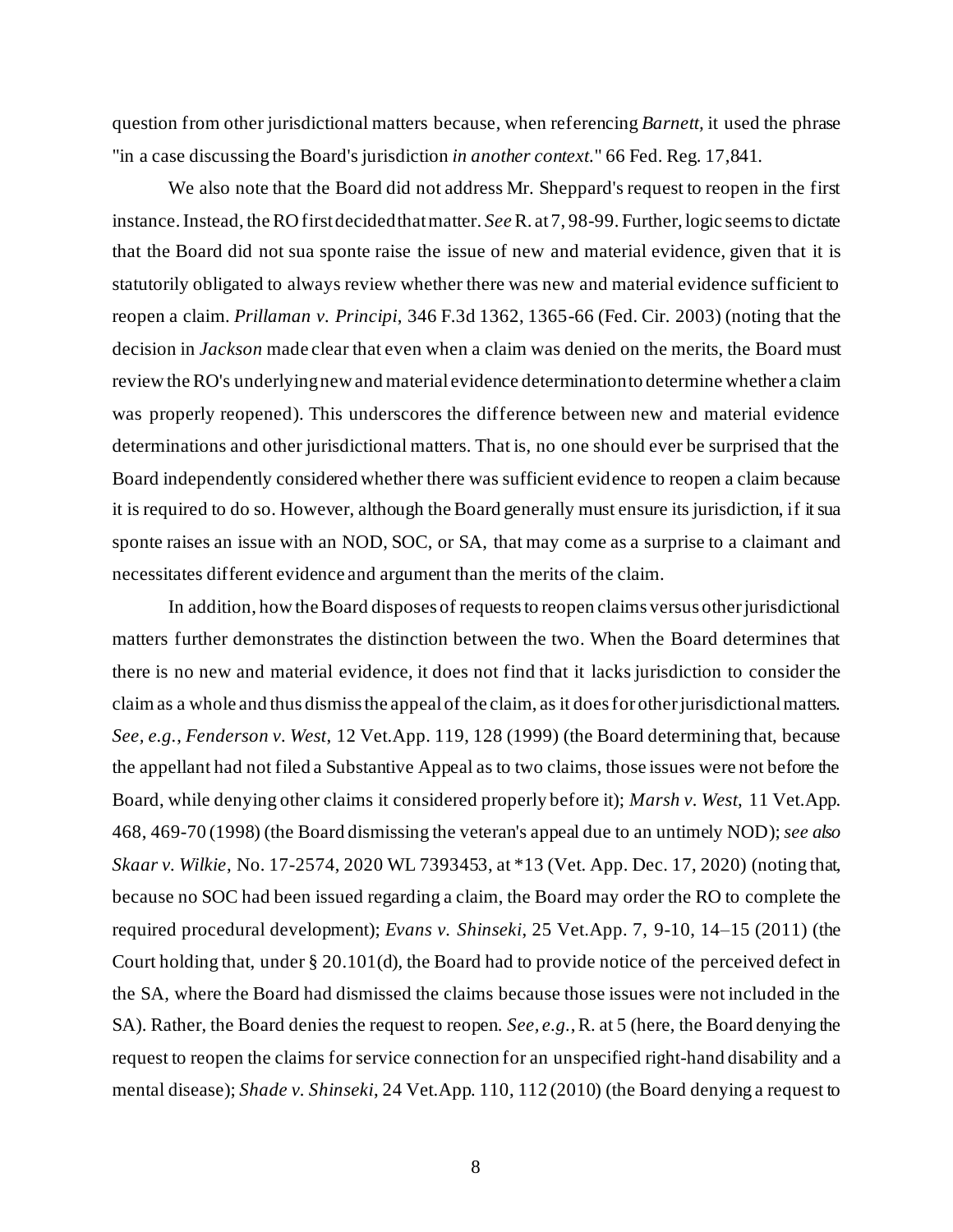reopen a claim because a nexus opinion had not been provided); *see also Woehlaert v. Nicholson*, 21 Vet.App. 456, 459-60 (2007) (although holding that "a summary dismissal of the claim" is required if the Board finds that new and material evidence has not been submitted, the Court affirmed the Board's decision to deny the request to reopen because there was no new and material evidence).

The Federal Circuit's and our cases may characterize the new and material evidence question as a jurisdictional one. *See generally* Dissent;*see also Prillaman v. Principi*, 346 F.3d 1362, 1365 (Fed. Cir. 2003) (finding that the "mere use of the term 'jurisdictional'" to characterize new and material evidence determinations does not invoke de novo review at all levels). But how the Board has always handled and disposed of requests to reopen versus other jurisdictional matters and that our Court has never faulted the Board for denying a request to reopen, rather than dismissing the appeal of that claim, further demonstrates the distinction between the two. *See* 66 Fed. Reg. 17,841 (VA explaining that § 20.101(d) makes clear that the Board may *dismiss* an appeal when it determines that it lacks jurisdiction, regardless of the RO's failure to adjudicate the jurisdictional question); *id*. (VA further explaining that the regulation will provide procedural safeguards before the Board *dismisses* an appeal based on jurisdictional defects).

And, as we will discuss next in relation to *Jackson*, when the Board reviews a request to reopen a claim, it must assess whether new and material evidence was submitted. And, although we recognize that a new and material evidence determination differs from a determination on the merits, *see Shade*, 24 Vet.App. at 117, the assessment on whether to reopen necessarily overlaps with the merits of the claim. For example, the Board would review the same or similar evidence to determine whether there was new and material evidence of nexus sufficient to reopen the claim as it would to assess whether there was nexus warranting an award of service connection. But, in the cases in which § 20.101(d) (now § 20.104(c)-(d)) applies, the Board would review different evidence to determine jurisdiction (e.g., evidence of whether an NOD was timely, an SOC was issued, or an SA was filed) than it would to assess the merits (e.g., evidence of nexus warranting service connection). Thus, in those situations, the additional procedural safeguards are necessary because a claimant would presumably have only submitted argument on the merits of the claim (e.g., nexus), and not on a jurisdictional issue (e.g., whether an NOD was timely, an SOC was issued, or an SA was filed). That is not true for requests to reopen claims and thus § 20.101(d) (now  $\S 20.104(c)$ -(d)) does not apply to those cases.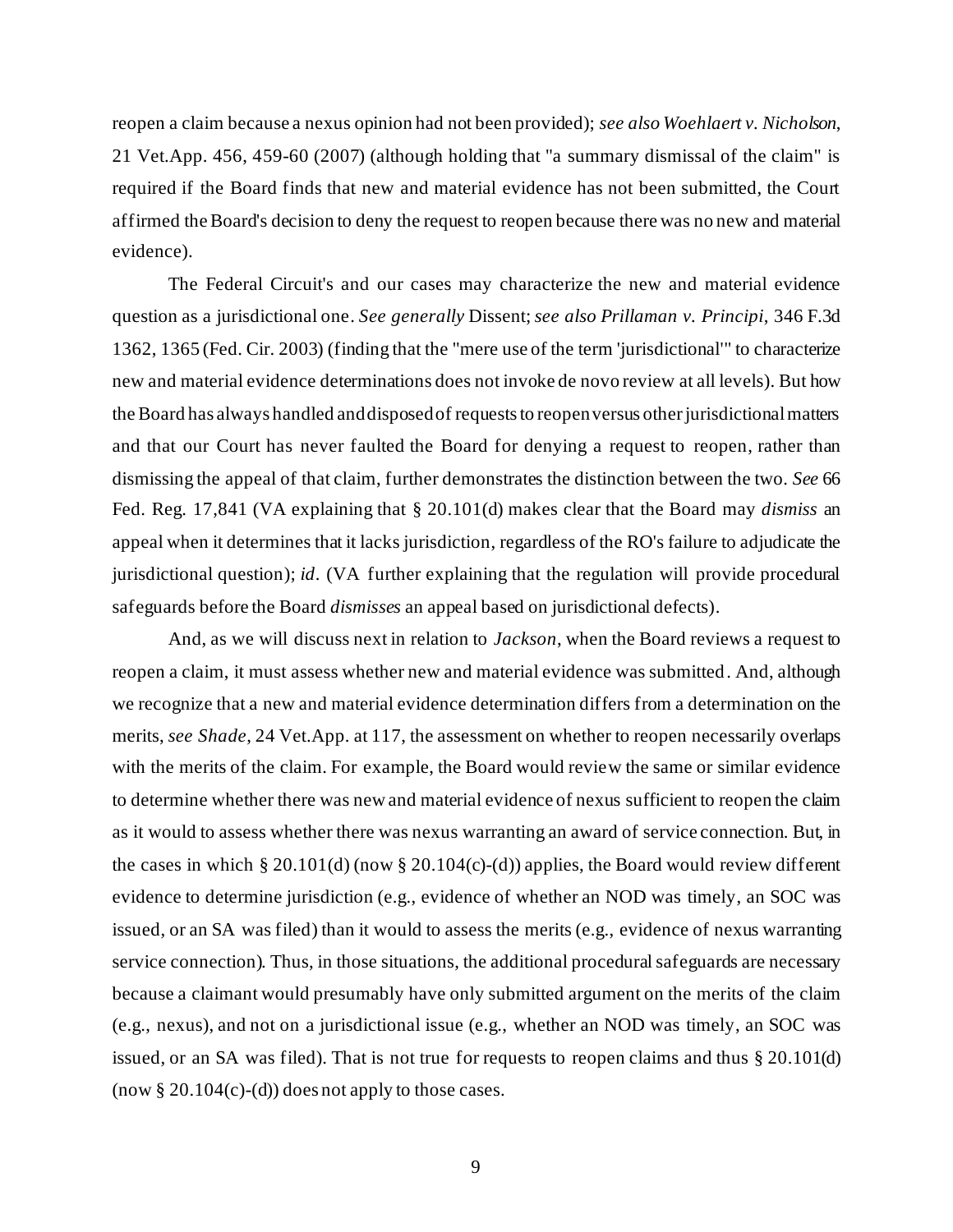### *ii.* Jackson

As a result, because § 20.101(d) (now § 20.104(c)-(d)) does not apply to requests to reopen, we find that *Jackson* is still germane. And although *Jackson* was issued before VA adopted § 20.101(d) and Mr. Sheppard does not raise a due process argument, the Federal Circuit's reasoning and logic in *Jackson* are still equally valid and persuasive here. Mr. Jackson argued that the Board violated his due process rights because the RO had determined that new and material evidence existed and he was not notified that the new-and-material-evidence issue would be in dispute before the Board. *Jackson*, 265 F.3d at 1368 (noting that the RO had denied the claim on the merits because Mr. Jackson had not established that his back disability related to service). The Federal Circuit determined that Mr. Jackson was on notice that he still needed to persuade the Board that his newly submitted evidence established a nexus between his disability and service. *Id*. at 1370-71.

Similarly, Mr. Sheppard was also on notice that he still needed to persuade the Board that his newly submitted evidence showed a nexus between his unspecified hand and mental health disabilities and service. *See* R. at 98-99 (in the September 2016 SOC, the RO denied these claims because the SSA, VA treatment, and private medical records he submitted did not establish a nexus between those conditions and service); *see also* R. at 3632 (in August 2011, the RO declined to reopen the unspecified hand claim because the VA medical records he submitted did not establish a nexus between that condition and service). Moreover, like in *Jackson*, there is a large degree of overlap in the evidence necessary to reopen the unspecified hand and mental health claims and to address those same claims on the merits because both require evidence of nexus. *See* R. at 7-8 (the Board declining to reopen the claims because there was no evidence of an in-service disability or injury (separate from the cyst removal), in-service incurrence, or nexus); *see also* R. at 98-99, 3632; *Jackson*, 265 F.3d at 1370-71. The Court thus finds Mr. Sheppard's argument—that "[t]his issue is more than a procedural oversight, as the [decision review officer] did not notify [a]ppellant of his right to submit evidence and argument specific to reopening—which is wholly separate from a merits analysis," Appellant's Br. at 9—unpersuasive. And, although we recognize that there is a lower threshold for reopening a claim than for establishing service connection, *see Shade*, 24 Vet.App. at 117, both questions—whether there was a reasonable possibility of substantiating the claims and whether service connection was warranted for the unspecified hand disability and mental disease—depend on whether there was evidence of a nexus.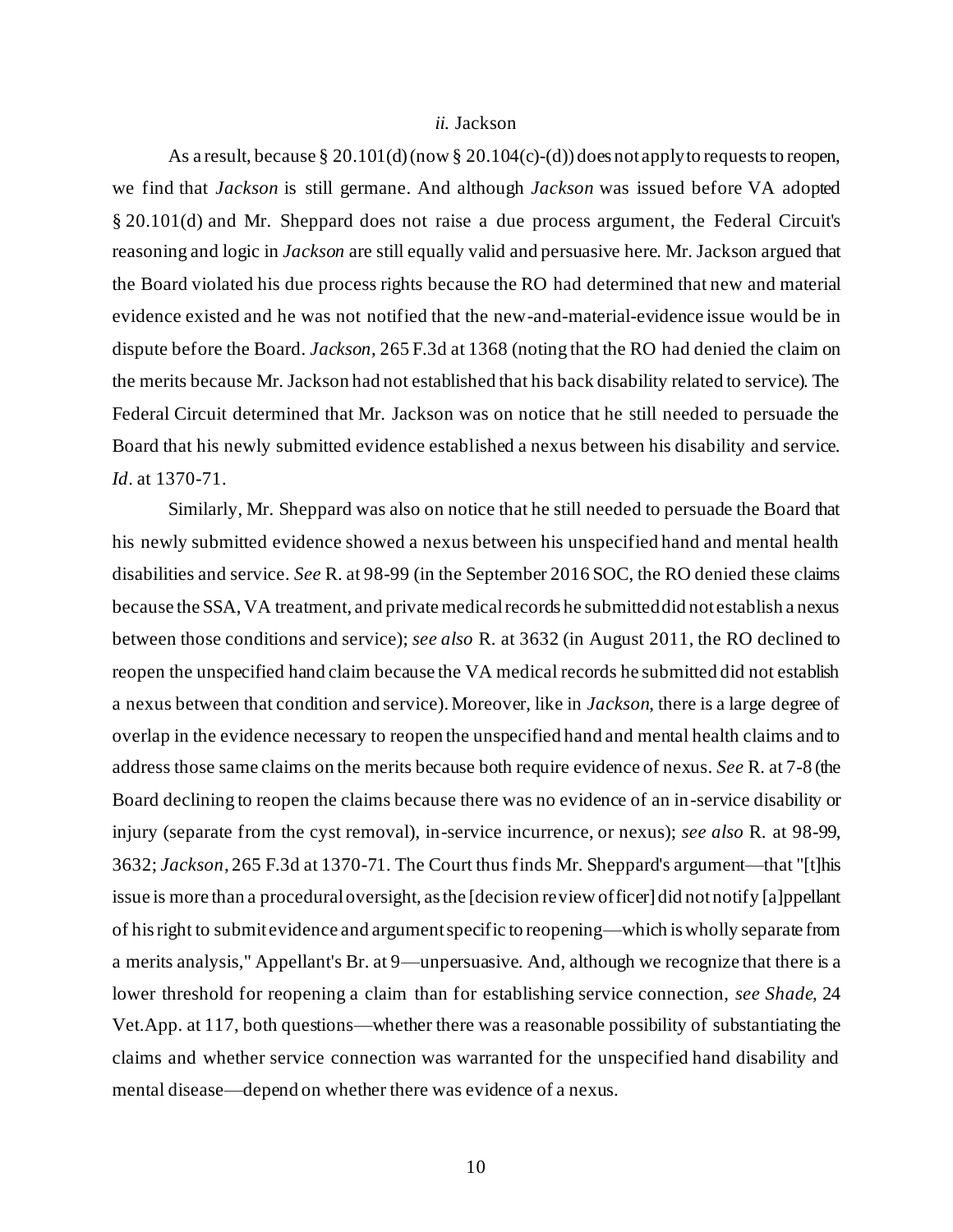### *iii. Prejudicial error analysis*

In addition, Mr. Sheppard has identified no newly submitted evidence that shows nexus, *see* Appellant's Br. at 4-9; Appellant's Reply Br. at 1-3, and the Court is aware of none. Nor does the veteran argue that he has any such evidence to have provided the Board, had it informed him that there may be a new-and-material-evidence issue. *See* Appellant's Br. at 9 (stating simply that he "could have" presented arguments and additional evidence); *see also Jackson*, 265 F.3d at 1370- 71 (finding that nexus evidence would also support the merits of a claim). Thus, even if § 20.101(d) (now  $\S 20.104(c)$ -(d)) applied, Mr. Sheppard has failed to prove that he was prejudiced by any Board failure to provide notice under that regulation or to discuss it. *See* 38 U.S.C. § 7261(b)(2) (mandating that the Court must "take due account of the rule of prejudicial error"); *Shinseki v. Sanders*, 556 U.S. 396, 409-410 (2009) (stating that the appellant bears the burden of proving prejudice on appeal); *Simmons v. Wilkie*, 30 Vet.App. 267, 280 (2018) (discussing the appellant's burden to prove prejudicial error).

The veteran also asserts that, had the Board informed him that it did not consider his claims reopened, he could have attended a hearing and presented evidence. <sup>4</sup> Appellant's Br. at 9. But, the Board gave him the opportunity to provide nexus evidence during a hearing, and Mr. Sheppard withdrew his request because he felt that a hearing was unnecessary to decide his case and he did not want to travel "to try and provide any new information" about his conditions. R. at 17-19; *see also* R. at 44-45, 58-60 (amending his request for a Board hearing at his local RO and asking that it instead be held at the Board's offices in Washington, D.C., before the withdrawal). To be clear, we recognize that a new and material evidence determination is different from a merits determination. But, as stated, there is overlap in the evidence necessary to reopen the unspecified hand and mental health claims and to address those same claims on the merits because both require evidence of nexus. It is unclear how the outcome would have changed if the Board had informed Mr. Sheppard about the lower hurdle of reopening (a gateway to obtaining benefits), where the veteran stated, on the merits (the higher hurdle), that he did not want to provide any new information about his conditions. In other words, even if he cleared the lower hurdle, he had no

<sup>&</sup>lt;sup>4</sup> In his motion for panel review, Mr. Sheppard argues that this statement contradicts the Court's earlier statement that he did not argue that he had any evidence to provide the Board had it informed him there was a jurisdictional issue. Mot. for Panel Review at 5. The veteran misunderstands the Court's statements. Although Mr. Sheppard generally asserts that he "could have" presented additional evidence, *see* Appellant's Br. at 9, he never specifies what that evidence is, aside from stating it would be hearing testimony, Mot. for Panel Review at 5. This is insufficient to show prejudicial error. *See Sanders*, 556 U.S. at 409-10.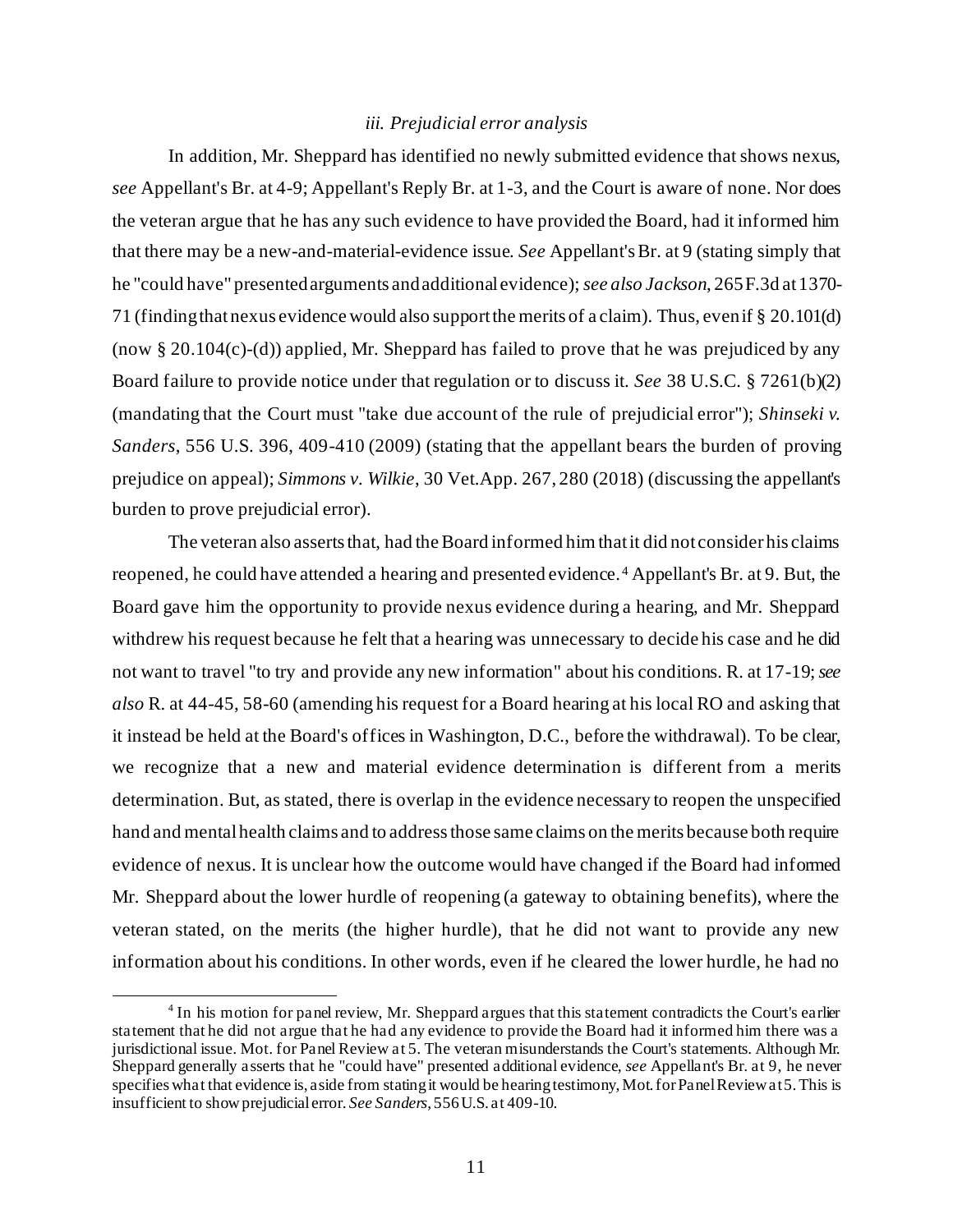argument or evidence to provide at the hearing, and still offers none, that would establish the actual benefit he sought (service connection for his conditions). TheCourt is thus also not convinced that he was prejudiced by any Board error related to a hearing. *See* 38 U.S.C. § 7261(b)(2); *Sanders*, 556 U.S. at 409-10; *Simmons*, 30 Vet.App. at 280.Thus, contrary to Mr. Sheppard's request, we will not reverse the Board's decision to decline to reopen the unspecified hand disability and mental disease claims based on his arguments above.

## *B. Reasonably Raised Hand Claim*

Next, Mr. Sheppard presents several underdeveloped arguments regarding a reasonably raised theory related to his unspecified hand disability claim.

First, he references March and June 2014 notations of hand pain and weakness and then contends that the "Board acknowledged this newly submitted evidence as constituting evidence of secondary service connection, referring to 'a March 2014 VA examination where *right-hand pain and weakness were attributed to the right wrist disability*.'" Appellant's Br. at 12 (citing R. at 7). But, he asserts that "the Board also failed to address whether this newly submitted evidence, combined with VA's duty to assist the veteran, and considering other evidence of record, raised a reasonable possibility of substantiating the claim, which would require a reopening of the claim." *Id*.; *see* Mot. for Panel Review at 7 (stating that the March 2014 VA examination raised a theory of secondary entitlement and is new and material evidence on the issue).

The Secretary argues that the veteran's argument is unclear, that he is already compensated for painful motion associated with his service-connected wrist condition, and that his current appeal is for an unspecified right-hand disability *not* related to the service-connected wrist condition. Secretary's Br. at 14-15. Mr. Sheppard does not respond to these issues in his reply brief. *See* Appellant's Reply Br. at 1-4. Without further development of his argument or an explanation from Mr. Sheppard, which his motion for panel review does not provide, the Court cannot identify any error related to this assertion; particularly where, following the March 2014 VA examination, the April 2014 RO decision increased his rating for cyst removal residuals based on pa inful motion of the wrist. *See* R. at 3106-07 (RO citing the March 2014 examination); *see also Locklear v. Nicholson*, 20 Vet.App. 410, 416 (2006) (holding that the Court will not entertain underdeveloped arguments).

Second, Mr. Sheppard summarily contends that the March 2014 VA examiner "alluded that the [a]ppellant may now have carpal tunnel syndrome, but the examiner failed to opine as to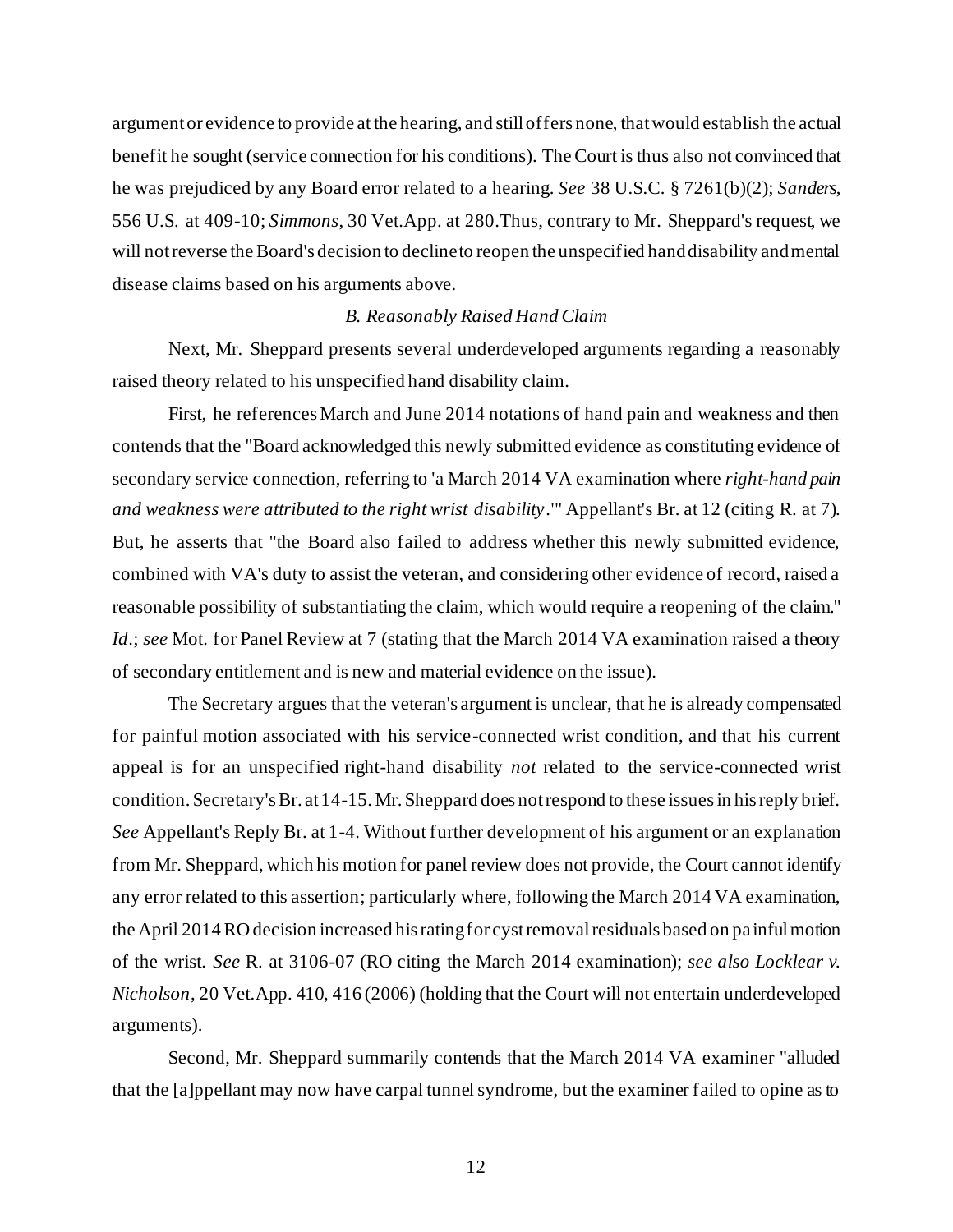whether or not this could be related to his wrist problems, and the Board failed to consider or properly develop the claim." Appellant's Br. at 12. Like the Secretary, Secretary's Br. at 15-16, the Court is unsure as to what the veteran is trying to argue here, *see also* Appellant's Reply Br. at 1- 4 (not addressing this issue); and, therefore, we will not entertain this contention, *see Locklear*, 20 Vet.App. at 416. Even so, we note that, after conducting an in-person examination and considering the veteran's statement about pain and a prior carpal tunnel diagnosis and noting his splint, the March 2014 examiner diagnosed limited wrist motion, R. at 3556, and, as stated, the RO increased his rating for cyst removal residuals based on this painful motion, R. at 3106-07. In his motion for panel review, Mr. Sheppard summarily states that he had a carpal tunnel diagnosis and a present disability would be new and material evidence that the Board did not properly consider. Mot. for Panel Review at 6. This argument is still underdeveloped, *see Locklear*, 20 Vet.App. at 416, and, at any rate, should have been elaborated on in his briefs.

Third, Mr. Sheppard notes that, in a September 2015 statement, he reported that he gets sharp pains in his hands when he uses his walker or crutches, and that he uses his walker and crutches at times due to his service-connected bilateral foot condition. Appellant's Br. at 12-13 (citing R. at 2564). The medical record he cites documents assistive device use due to several disabilities related to his back, knee, and foot conditions. R. at 2564; *see*R. at 2993-94 (the veteran appears to be service connected for residuals of frostbite in the right and left feet, but not for a back or knee condition). He then summarily states that the Board failed to consider this as a secondary condition and argues that remand is required for correction. Appellant's Br. at 13; *see also* Appellant's Reply Br. at 1-4 (not addressing this issue).

The Court agrees with the Secretary that his argument is underdeveloped, Secretary's Br. at 16-17, and thus we will also not entertain it, *see Locklear*, 20 Vet.App. at 416. But we note that the September 2015 statement regarding hand pain while using assistive devices appears cumulative of his October 2007 statement that his hand burned and pain shot into his arm while he was on crutches, *see* R. at 3897, and he fails to explain how a seemingly cumulative statement warrants reopening of his claim,<sup>5</sup> see R. at 3817-19 (final prior March 2008 RO decision denying service connection for an unspecified hand disability).

 $5$  A claimant may overcome a decision's finality by requesting reopening based on new and material evidence *See Cook v. Principi*, 318 F.3d 1334, 1339 (Fed. Cir. 2002) (en banc). For a legacy claim such as we have here, new evidence is evidence not previously part of the record before agency adjudicators. 38 C.F.R. § 3.156(a) (2020). New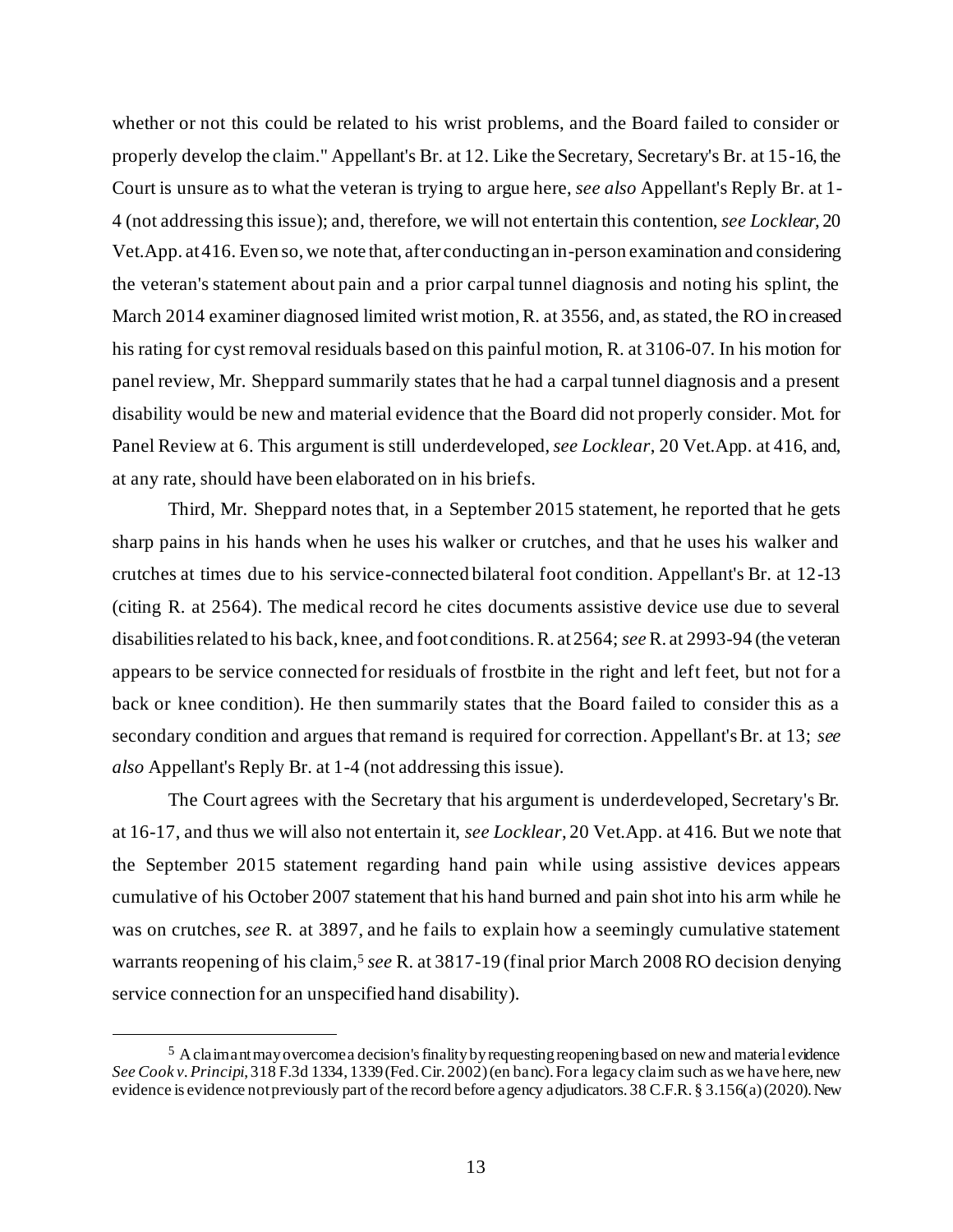Because Mr. Sheppard's arguments about a reasonably raised theory related to his unspecified hand disability claim are underdeveloped and he has thus not met his burden of proving prejudice, *see Sanders*, 556 U.S. at 409-10; *Locklear*, 20 Vet.App. at 416, we will not, as he requests, reverse the part of the Board decision declining to reopen this claim. We also will not address any arguments related to *Saunders v. Wilkie*, 866 F.2d 1356 (Fed. Cir. 2018), that Mr. Sheppard referenced in his motion for panel review because he did not raise any such arguments in his briefs.

### *C. Reasonably Raised Mental Disease Claim*

Finally, Mr. Sheppard argues that the Board failed to address the theory that his serviceconnected conditions caused, or at least contributed to, his mental disability. Appellant's Br. at 13- 16 (noting that he had conveyed many timesthat pain from his service-connected frostbite residual foot conditions and right hand cyst removal residuals caused or exacerbated his depression).

The Secretary contends that Mr. Sheppard has several non-service-connected conditions that cause pain. Secretary's Br. at 18 (noting that he has chronic pain syndrome and neck, back, and knee pain). The Secretary also asserts that the veteran does not explain how the evidence he references differs from the evidence of record at the time of VA's prior denial. *Id*. at 19. Mr. Sheppard responds that, in an April 2014 statement, he specified that his service-connected feet and cyst removal residuals were factors contributing to his mental disability. Appellant's Reply Br. at 3-4.

In August 2007, Mr. Sheppard stated that he experienced stress and depression after developing frostbite during basic training and because of his in-service hand surgery. R. at 3911 (noting pain and weakness at the time of the surgery). In March 2008, the RO denied service connection for a mental disease, R. at 3817-19, and, because the veteran did not appeal this decision, it became final. Mr. Sheppard fails to explain how his April 2014 statement—that his service-connected frostbite and cyst removal residuals caused or exacerbated his depression—is not cumulative of the August 2007 statement, so that his mental disease claim should be reopened. *See* § 3.156(a); *see also Locklear*, 20 Vet.App. at 416. We find his argument underdeveloped and unpersuasive. *See* R. at 8 (the Board noted that, at the time of the March 2008 decision, there was evidence of the veteran reporting stressful in-service incidents such as having frostbite during basic

and material evidence can be neither cumulative nor redundant of the evidence of record at the time of the last final denial.*Id*.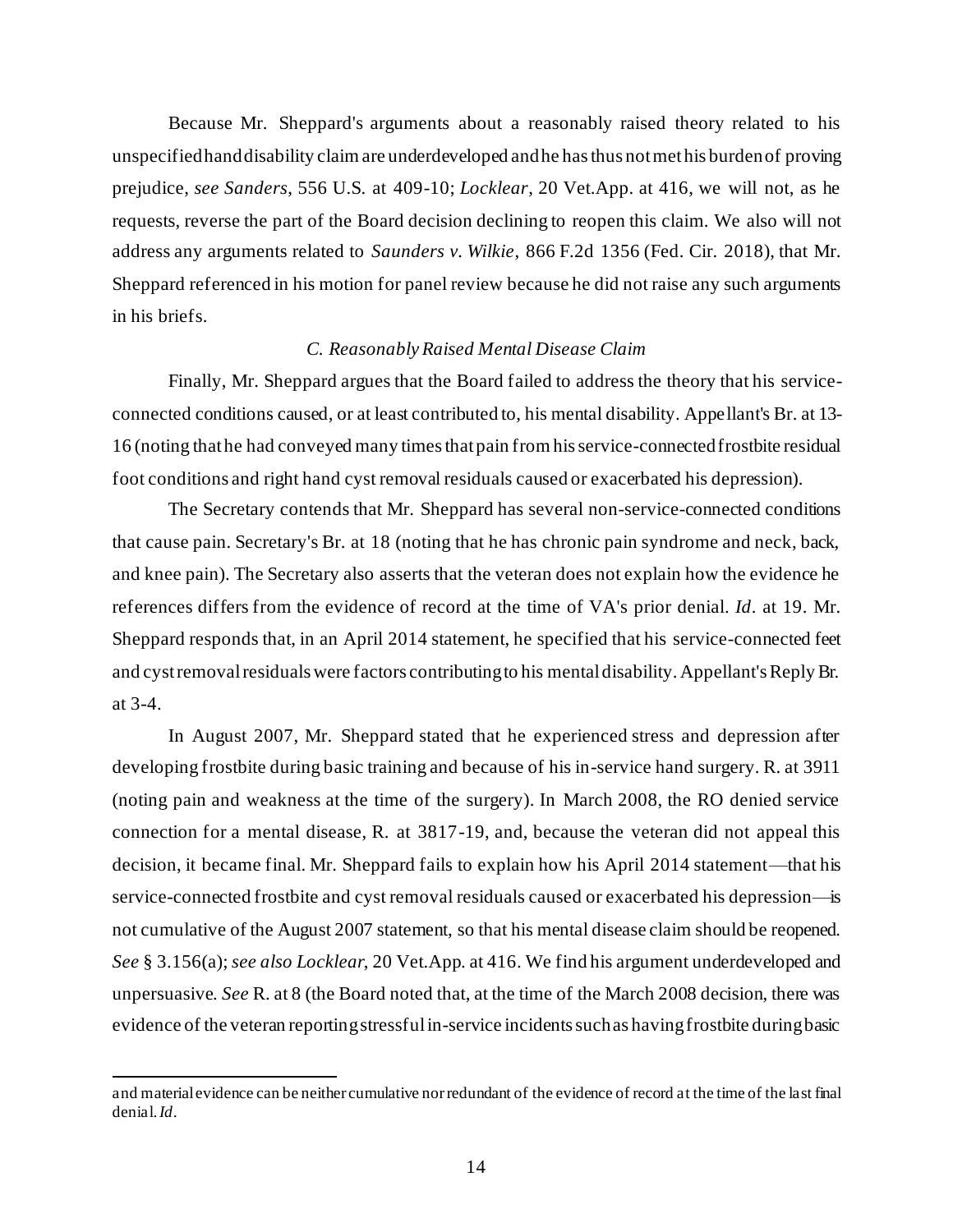training and that, in statements since the last final decision, he repeated similar statements). Accordingly, we will not, as he requests, reverse the part of the Board decision declining to reopen this claim.

## **III. CONCLUSION**

On consideration of the above, the May 28, 2019, Board decision denying reopening of claims for service connection for an unspecified right-hand disability (other than the serviceconnected residuals of removal of a ganglion cyst in the right hand) and for a mental disease is AFFIRMED.

BARTLEY, *Chief Judge*, dissenting: I disagree with my colleagues as to the scope of 38 C.F.R. § 20.101(d), and with their determination that it does not apply in Mr. Sheppard's case. Section 20.101(d) is a VA-created rule that affords veterans the right to notice, a hearing, and the opportunity to submit evidence where the Board raises a potential jurisdictional defect, and the Board was bound to apply it here. Thus, I respectfully dissent.

Like the majority, I begin with the plain language of the regulation. The 2018 version of 38 C.F.R. § 20.101(d) indicated that it applied where the Board addresses "questions pertaining to its jurisdictional authority to review a particular case, including, but not limited to, determining whether [NODs] and Substantive Appeals are adequate and timely, at any stage in a proceeding before it, regardless of whether the agency of original jurisdiction addressed such question(s)." 38 C.F.R. § 20.101(d) (2018). For legacy appeals like Mr. Sheppard's, the updated regulation, § 20.104 (d)(1), follows the same rule. Both versions of the regulation stipulate that the special regulatory safeguards are "not limited to" situations involving the timeliness and adequacy of appeal documents. Thus, I would effectuate the plain language of the regulation and ho ld that former § 20.101(d) and current § 20.104(d)(1), which provide a special process to prevent an appellant being surprised by a Board finding of no jurisdiction, apply to cases where a Board determination as to new and material evidence reveals a potential jurisdictional defect. *See Kisor v. Wilkie*, 139 S. Ct. 2400, 2415 (2019) (holding that, if a regulation is unambiguous, "[t]he regulation then just means what it means—and the court must give it effect").

Aside from the plain language of the regulation, caselaw supports the conclusion that the regulation applies here. Both the Federal Circuit and this Court have held numerous times that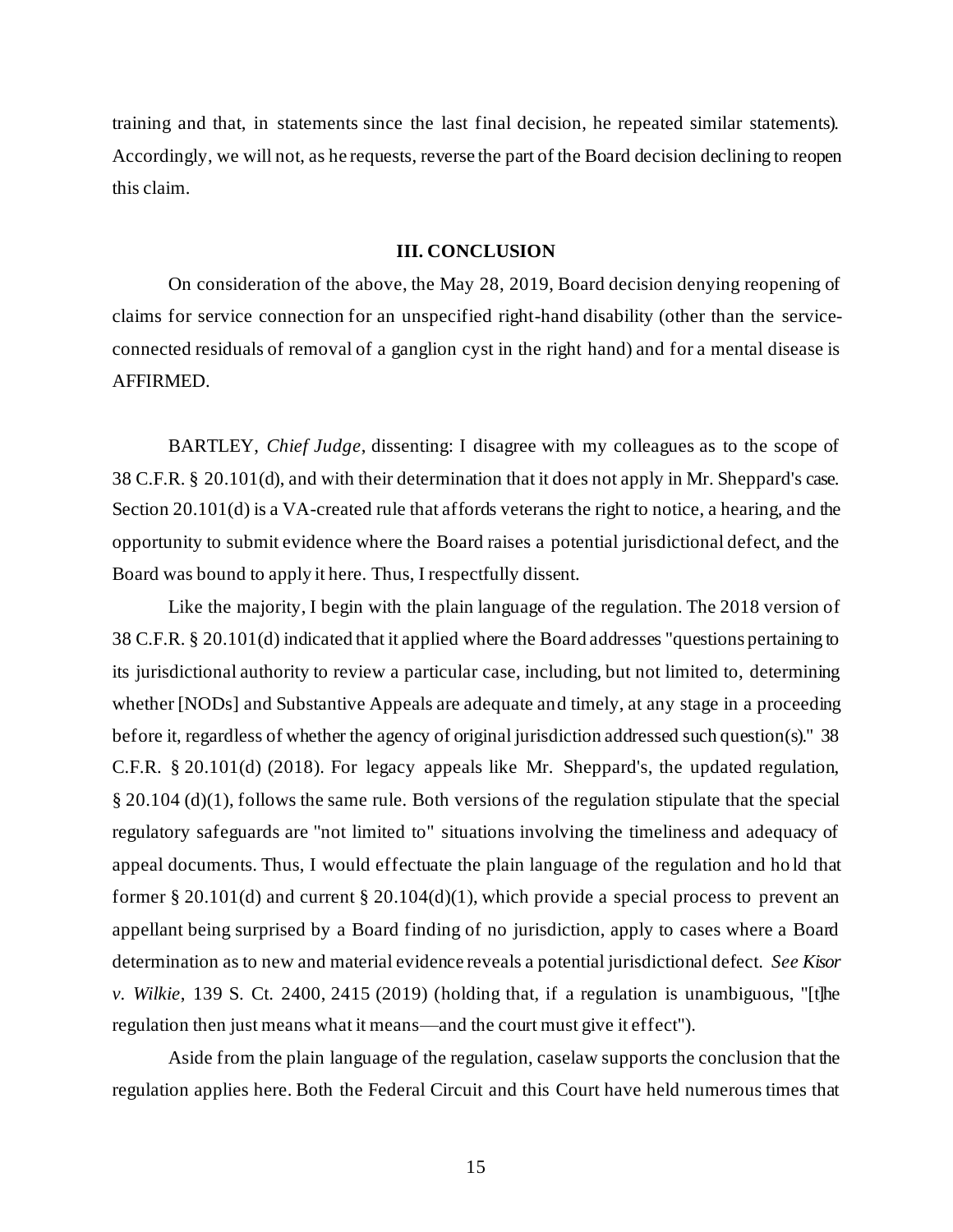whether there is new and material evidence to reopen a finally denied clam is a jurisdictional question that the Board must address prior to addressing merits issues. *Prillaman v. Principi*, 346 F.3d 1362, 1367 (Fed. Cir. 2003); *Jackson v. Principi*, 265 F.3d. 1366, 1369 (Fed. Cir. 2001); *Barnett v. Brown*, 83 F.3d 1380, 1384 (Fed. Cir. 1996); *Woehlaert v. Nicholson*, 21 Vet.App. 456, 460 (2007); *Hickson v. West*, 11 Vet.App. 374, 377 (1998); *Butler v. Brown*, 9 Vet.App. 167, 171 (1996).

The majority relies in part on the rulemaking history of  $\S 20.101$  to find that it applies to some jurisdictional questions, mainly questions related to appeal documents, but not to the jurisdictional question of whether there is new and material evidence to reopen a final decision. They find it telling that VA described the appeal process and appeal documents when it proposed adding § 20.101(d). However, in that same rulemaking document and immediately after discussing appeal documents, VA states:

Furthermore, in a case discussing the Board's jurisdiction in another context, the United States Court of Appeals for the Federal Circuit stated that "it is wellestablished judicial doctrine that any statutory tribunal must ensure that it has jurisdiction over each case before adjudicating the merits, that a potential jurisdictional defect may be raised by the court or tribunal sua sponte or by any party, at any stage in the proceedings, and, once apparent, must be adjudicated." *Barnett v. Brown*, 83 F.3d 1380, 1383 (Fed. Cir. 1996) (citations omitted, emphasis in original).

66 Fed. Reg. 17,840 (April 4, 2001). The rulemaking for § 20.101(d) cites to *Barnett*, the case that held that reopening assessments as to new and material evidence are Board jurisdictional determinations; references that case as "a case discussing the Board's jurisdiction"; and does not stipulate in either the Federal Register discussion or the plain language of the regulation that the jurisdictional reopening context is excluded from the special procedures outlined in § 20.101(d). Although the majority suggests that the proposed rule cited *Barnett* only to emphasize that a tribunal must ensure that it has jurisdiction over a matter before deciding the merits and not to include new and material evidence determinations in § 20.101(d), there is nothing in the proposed rule that supports that conclusion. Rather, the proposed rule explains that a 1999 General Counsel opinion demonstrates the need for procedural safeguards when the Board dismisses an appeal due to lack of jurisdiction and then references *Barnett* as "another context" when the Board must ensure that it has jurisdiction over a case before adjudicating the merits. These factors indicate that § 20.101(d) procedures apply when the Board encounters a potential jurisdictional defect while assessing whether there is new and material evidence to reopen.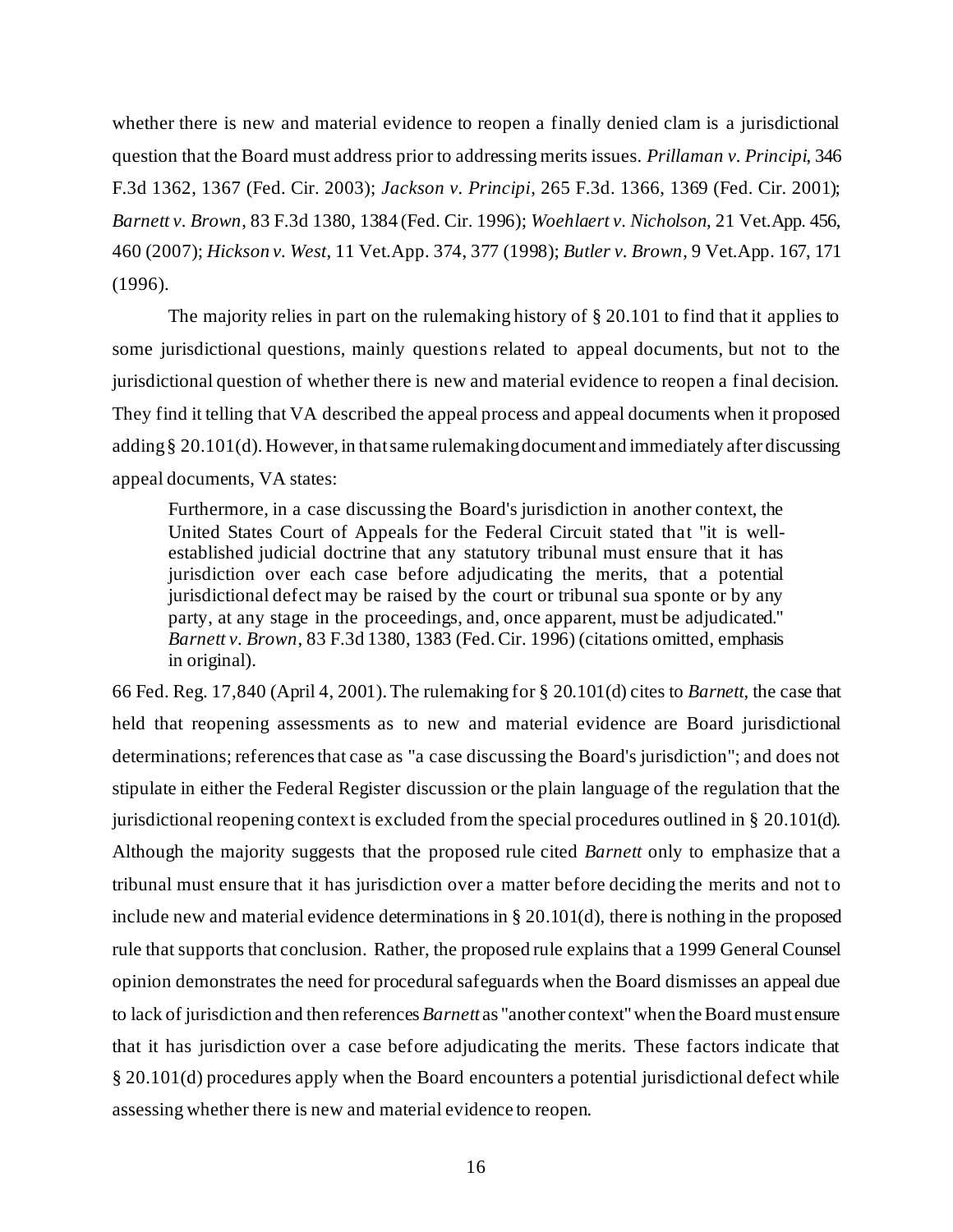The majority distinguishes between new and material evidence determinations and other jurisdictional matters by asserting that claimants may be surprised when the Board sua sponte raises an issue with appeal documents but should not be surprised when the Board independently considers whether there is sufficient new and material evidence to reopen a claim because it is required to do so. But the Board is likewise required to evaluate the adequacy and timeliness of appeal documents to ensure its own jurisdiction before deciding an appeal, and as with an RO determination that a claimant has submitted new and material evidence sufficient to reopen a claim, the RO's processing and certification of an appeal conveys to the claimant that VA had previously perceived no jurisdictional defect with those appeal documents. An adverse Board determination on either matter—that new and material evidence had not, in fact, been submitted or that appeal documents were deficient or untimely—causes the same unfair surprise because it constitutes a change in VA position on a previously established jurisdictional question. This is precisely the type of unfair surprise that § 20.101(d) was designed to protect against, and the fact that the Board is required to ensure that it has jurisdiction over an appeal before addressing the merits offers no distinction between those two jurisdictional questions.

Additionally, although the majority deduces that the Board's practice of denying rather than dismissing a claim when it does not find sufficient new and material evidence is proof that questions of new and material evidence should be treated differently than questions as to the adequacy and timeliness of appeal documents, the Board's current practice is meaningless in interpreting the scope of § 20.101(d) if dismissing is the proper course of action. The Court in *Woehlaert* couldn't have been more clear: "whether new and material evidence has been presented[] is a jurisdictional issue for the Board" and "an unfavorable answer to this question requires a summary dismissal of the claim" without consideration of the merits. 21 Vet.App. at 460. The proper inference to draw from the Board's current practice of denying, rather than dismissing, appeals when it concludes that reopening is not warranted is not that new and material evidence determinations are not jurisdictional; it is that the Board's current practice is legally incorrect. And to the extent that we have affirmed Board denials of reopening, we too have erred.

The majority's reliance on *Jackson* to reach a contrary conclusion is misplaced. As Mr. Sheppard argues, and the majority notes, the Federal Circuit issued *Jackson* in September 2001. VA adopted § 20.101(d) in October 2001. Chronology alone establishes that *Jackson* does not answer whether § 20.101(d) applies in Mr. Sheppard's case. Moreover, *Jackson* addresses whether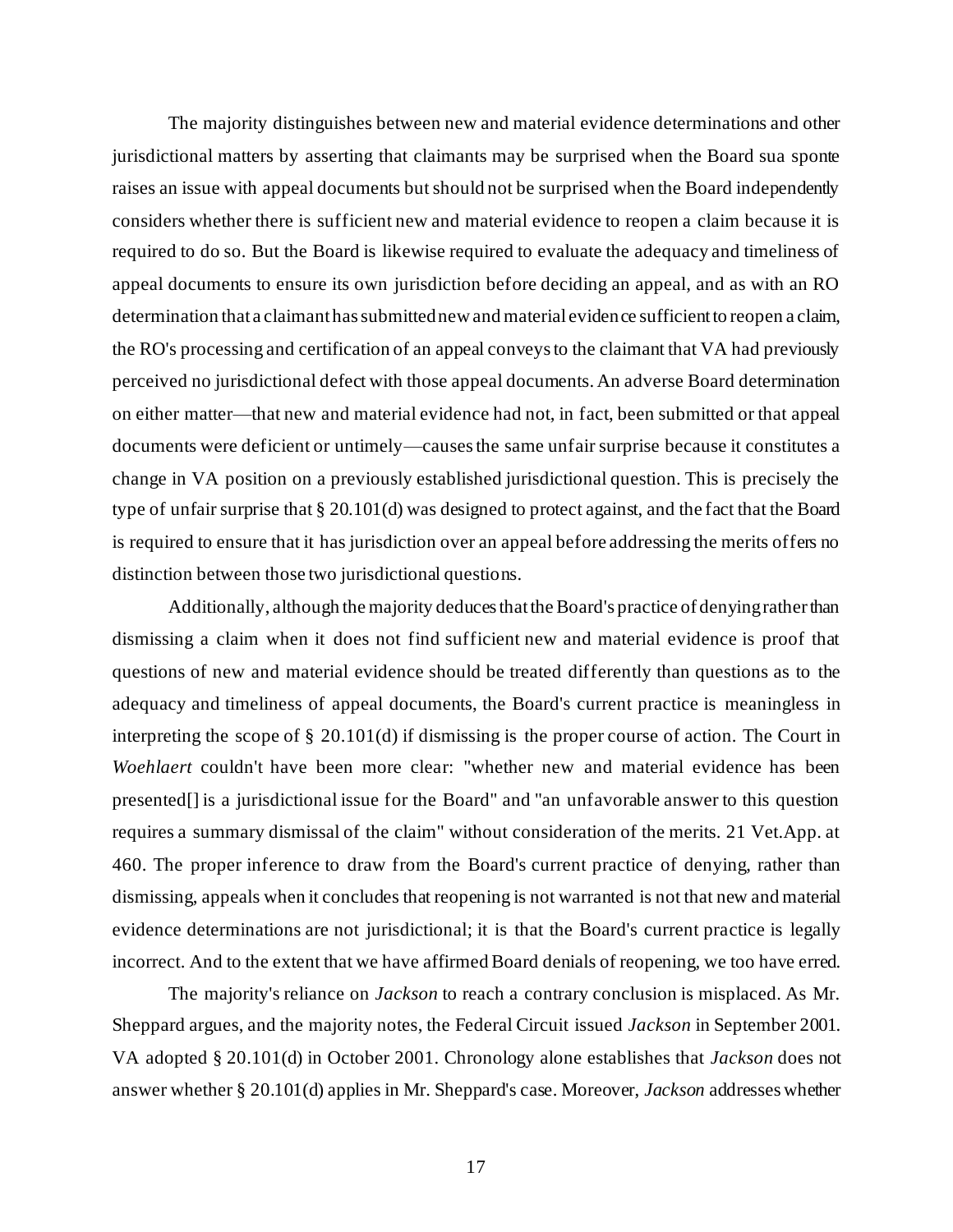the Board violates a veteran's constitutional right to due process when it makes a new and material evidence determination without prior notification. 265 F.3d at 1370-71. In Mr. Sheppard's case the question is whether VA rule § 20.101(d) requires the Board to provide procedural safeguards in excess of those constitutional minimums, and *Jackson* simply does not address that issue.

The majority reasons that, because it believes the evidence required for reopening overlaps with the evidence required to prove the merits of Mr. Sheppard's claim, any error in not applying § 20.101(d) was harmless. I cannot agree for two reasons. First, the reopening statute and regulation, 38 U.S.C. § 5108 and 38 C.F.R. § 3.156, create a "low threshold" for determining whether new evidence creates a reasonable possibility of substantiating a claim. *Shade v. Shinseki*, 24 Vet.App. 110, 117 (2010). Reopening is required if "such evidence, combined with VA assistance and considering the other evidence of record, would raise a reasonable possibility of substantiating the claim." *Id*. That lower threshold distinguishes the evidence involved in reopening a claim from that used to prove a claim on the merits, and the evidence needed to trigger VA's duty to assist for reopening purposes is generally much less strong than that needed to establish the corresponding element of service connection on the merits. Unlike the majority, I am not persuaded that Mr. Sheppard's choice not to present evidence aimed at proving a claim on the merits renders harmless VA's failure to afford him the opportunity to submit new and material evidence at that lower threshold. Holding that error nonprejudicial imposes the higher standard of evidence as to service connection, in this case the link between service and the current disability, on the evidence involved in determining whether there is a reasonable possibility of substantiating a claim. In my view, subjecting a claimant to a higher legal standard than that required by law is not a harmless error. *See Wise v. Shinseki*, 26 Vet.App. 517, 532 (2014) (holding that the Board must apply the correct standard of proof and errs when it requires a greater level of proof than that required by law); *see also Shade*, 24 Vet.App. at 114.

Second, Mr. Sheppard argued that the Board's error in not applying § 20.101(d) was prejudicial because he could have attended a hearing and presented new and material evidence had he known reopening was still at issue. The majority finds this argument unpersuasive because Mr. Sheppard was afforded the opportunity to provide linkage evidence during a hearing but ultimately withdrew that request because he felt that a hearing was unnecessary to decide his case. However, Mr. Sheppard's decision to withdraw his hearing request was made while he was under the impression that VA had reopened his claim and that the hearing would address the merits. His